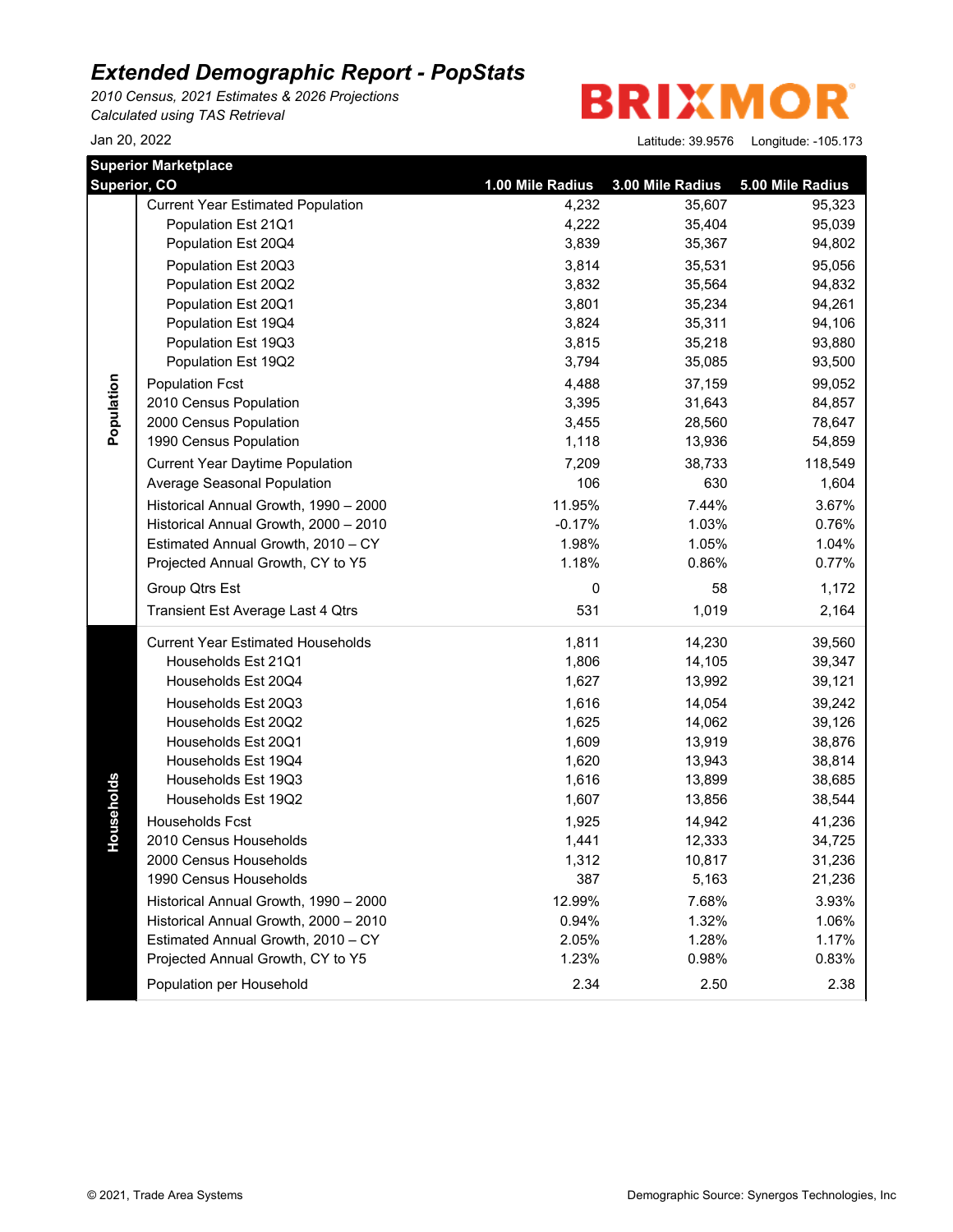*2010 Census, 2021 Estimates & 2026 Projections Calculated using TAS Retrieval*

**BRIXMOR** 

| <b>Superior Marketplace</b>                   |                  |                  |                  |
|-----------------------------------------------|------------------|------------------|------------------|
| Superior, CO                                  | 1.00 Mile Radius | 3.00 Mile Radius | 5.00 Mile Radius |
| HH Income \$500,000 or more                   | 4.6%             | 4.2%             | 3.7%             |
| HH Income \$250,000 to \$499,999              | 5.5%             | 5.1%             | 4.4%             |
| HH Income \$200,000 to \$249,999              | 12.8%            | 11.9%            | 10.2%            |
| HH Income \$175,000 to \$199,999              | 7.0%             | 6.1%             | 5.2%             |
| HH Income \$150,000 to \$174,999              | 8.7%             | 9.1%             | 7.9%             |
| HH Income \$100,000 to 149,999                | 17.7%            | 20.3%            | 18.7%            |
| HH Income \$75,000 to 99,999                  | 9.4%             | 11.8%            | 13.1%            |
| HH Income \$50,000 to 74,999                  | 14.1%            | 13.5%            | 14.3%            |
| HH Income \$35,000 to 49,999                  | 8.9%             | 6.9%             | 8.2%             |
| HH Income \$25,000 to 34,999                  | 4.4%             | 3.9%             | 5.0%             |
| HH Income \$15,000 to 24,999                  | 4.0%             | 3.3%             | 4.4%             |
| HH Income \$0 to 14,999                       | 2.9%             | 3.9%             | 4.9%             |
| Average Household Income                      | \$145,847        | \$147,920        | \$136,756        |
| Median Household Income                       | \$116,633        | \$114,820        | \$100,152        |
| Per Capita Income                             | \$62,403         | \$59,189         | \$57,080         |
| 2000 Average HH Income                        | \$89,668         | \$89,992         | \$80,856         |
| 2000 Median HH Income                         | \$72,682         | \$74,052         | \$66,268         |
| Disposable HH Income \$500,000 or more        | #N/A             | #N/A             | #N/A             |
| Disposable HH Income \$250,000 to \$499,999   | #N/A             | #N/A             | #N/A             |
| Disposable HH Income \$200,000 to \$249,999   | #N/A             | #N/A             | #N/A             |
| Disposable HH Income \$175,000 to \$199,999   | 6%               | 5%               | 5%               |
| Disposable HH Income \$150,000 to \$174,999   | 7%               | 7%               | 6%               |
| Disposable HH Income \$100,000 to \$149,999   | 22%              | 24%              | 21%              |
| Disposable HH Income \$75,000 to \$99,999     | 12%              | 15%              | 15%              |
| Disposable HH Income \$50,000 to \$74,999     | 14%              | 16%              | 17%              |
| Disposable HH Income \$35,000 to \$49,999     | 12%              | 9%               | 10%              |
| Disposable HH Income \$25,000 to \$34,999     | 5%               | 4%               | 6%               |
| Disposable HH Income \$15,000 to \$24,999     | 5%               | 4%               | 6%               |
| Disposable HH Income \$0 to\$14,999           | 3%               | 4%               | 5%               |
| Average Disposable Income                     | 111,145          | 109,777          | 101,106          |
| Median Disposable Income                      | 98,124           | 96,518           | 85,190           |
| Householder White - Count                     | 1,550            | 11,940           | 33,405           |
| Median HH Income                              | \$114,125        | \$114,539        | \$101,952        |
| Average HH Income                             | \$115,327        | \$116,000        | \$108,744        |
| Householder Black or African-American - Count |                  | 68               | 249              |
| Median HH Income                              | \$156,884        | \$147,127        | \$89,457         |
| Average HH Income                             | \$110,934        | \$123,223        | \$95,932         |
| Householder Hispanic - Count                  | 69               | 647              | 2,296            |
| Median HH Income                              | \$66,622         | \$90,241         | \$76,539         |
| Average HH Income                             | \$99,906         | \$103,628        | \$89,905         |
| Householder Asian or Pacific Islander - Count | 153              | 1,190            | 2,177            |
| Median HH Income                              | \$156,012        | \$131,504        | \$120,694        |
| Average HH Income                             | \$139,546        | \$130,312        | \$120,478        |
| Householder Other or Pacific Islander - Count | 32               | 386              | 1,432            |
| Median HH Income                              | \$88,299         | \$86,113         | \$80,685         |
| Average HH Income                             | \$102,940        | \$98,267         | \$90,931         |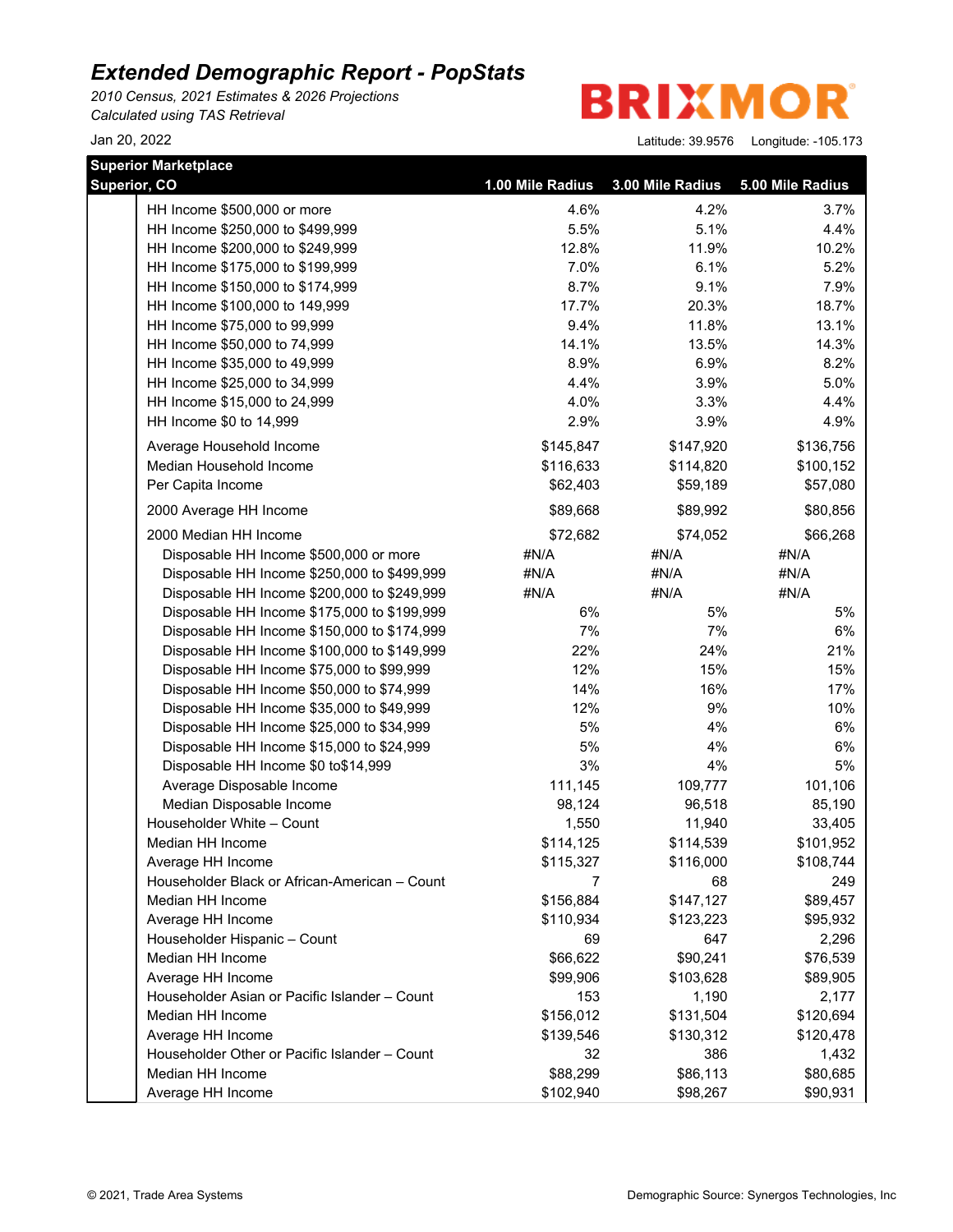*2010 Census, 2021 Estimates & 2026 Projections Calculated using TAS Retrieval*

**Superior Marketplace**

**BRIXMOR** 

|                           | superior marketplace<br>Superior, CO | 1.00 Mile Radius | 3.00 Mile Radius | 5.00 Mile Radius |
|---------------------------|--------------------------------------|------------------|------------------|------------------|
|                           | <b>Male Population</b>               | 2,090            | 17,731           | 47,923           |
| Gender                    | Female Population                    | 2,142            | 17,876           | 47,400           |
|                           | Count of Pop 0 to 4 years            | 250              | 2,115            | 6,010            |
|                           | Count of Pop 0 to 7 years            | 326              | 3,018            | 8,579            |
|                           | Count of Pop 5 - 13                  | 411              | 3,863            | 10,392           |
|                           | Count of Pop 14 - 18                 | 135              | 1,685            | 4,058            |
|                           | Count of Pop 19 - 22                 | 193              | 2,145            | 6,316            |
|                           | Count of Pop 22 - 25                 | 195              | 1,532            | 3,482            |
|                           | Count of Pop 25 - 29                 | 302              | 2,298            | 5,425            |
|                           | Count of Pop 30 - 34                 | 240              | 1,815            | 5,965            |
|                           | Count of Pop 35 - 39                 | 248              | 1,937            | 6,197            |
|                           | Count of Pop 40 - 44                 | 236              | 2,048            | 5,922            |
|                           | Count of Pop 45 - 59                 | 878              | 7,925            | 19,400           |
|                           | Count of Pop 60 - 74                 | 890              | 6,749            | 17,201           |
|                           | Count of Pop 75 - 84                 | 199              | 1,192            | 3,854            |
|                           | Count of Pop 85+                     | 57               | 305              | 1,101            |
| by Age                    | % of Pop 0 to 4 years                | 5.9%             | 5.9%             | 6.3%             |
|                           | % of Pop 0 to 7 years                | 7.7%             | 8.5%             | 9.0%             |
| <b>Total Population</b>   | % of Pop 5 - 13                      | 9.7%             | 10.8%            | 10.9%            |
|                           | % of Pop 14 - 18                     | 3.2%             | 4.7%             | 4.3%             |
|                           | % of Pop 19 - 22                     | 4.6%             | 6.0%             | 6.6%             |
|                           | % of Pop 22 - 25                     | 4.6%             | 4.3%             | 3.7%             |
|                           | % of Pop 25 - 29                     | 7.1%             | 6.5%             | 5.7%             |
|                           | % of Pop 30 - 34                     | 5.7%             | 5.1%             | 6.3%             |
|                           | % of Pop 35 - 39                     | 5.9%             | 5.4%             | 6.5%             |
|                           | % of Pop 40 - 44                     | 5.6%             | 5.8%             | 6.2%             |
|                           | % of Pop 45 - 59                     | 20.7%            | 22.3%            | 20.4%            |
|                           | % of Pop 60 - 74                     | 21.0%            | 19.0%            | 18.0%            |
|                           | % of Pop 75 - 84                     | 4.7%             | 3.3%             | 4.0%             |
|                           | % of Pop 85+                         | 1.3%             | 0.9%             | 1.2%             |
|                           | Median Age                           | 43.0             | 41.0             | 39.9             |
|                           | Average Age                          | 41.9             | 39.8             | 39.7             |
|                           | % of Pop 0 to 4 years                | 6.1%             | 6.1%             | 6.4%             |
|                           | % of Pop 5 - 13                      | 10.0%            | 11.2%            | 11.1%            |
|                           | % of Pop 14 - 18                     | 3.1%             | 4.8%             | 4.4%             |
|                           | % of Pop 19 - 22                     | 4.3%             | 6.1%             | 6.9%             |
|                           | % of Pop 22 - 25                     | 4.7%             | 4.5%             | 3.8%             |
|                           | % of Pop 25 - 29                     | 7.5%             | 6.7%             | 5.9%             |
|                           | % of Pop 30 - 34                     | 6.4%             | 5.3%             | 6.7%             |
| Male Population<br>by Age | % of Pop 35 - 39                     | 6.5%             | 5.7%             | 6.9%             |
|                           | % of Pop 40 - 44                     | 5.4%             | 5.8%             | 6.4%             |
|                           | % of Pop 45 - 59                     | 20.5%            | 21.6%            | 19.8%            |
|                           | % of Pop 75 - 84                     | 3.8%             | 3.0%             | 3.5%             |
|                           | % of Pop 60 - 74                     | 20.9%            | 18.6%            | 17.4%            |
|                           | % of Pop 85+                         | 0.9%             | 0.6%             | 0.7%             |
|                           | Median Age                           | 41.4             | 39.6             | 38.4             |
|                           | Average Age                          | 41.0             | 39.1             | 38.7             |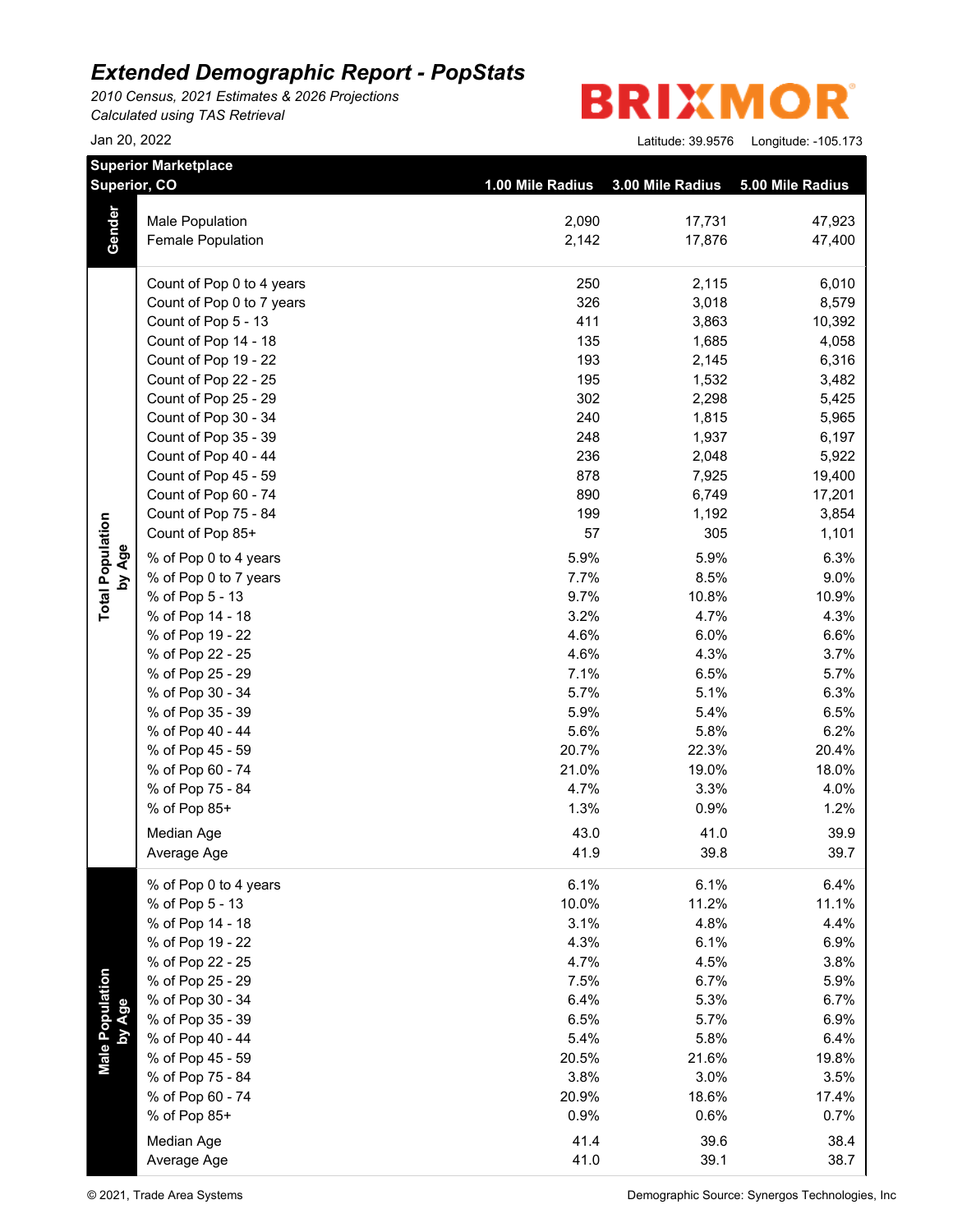*2010 Census, 2021 Estimates & 2026 Projections Calculated using TAS Retrieval*

### R **BRIXMO**

|                    | <b>Superior Marketplace</b><br>Superior, CO   | 1.00 Mile Radius | 3.00 Mile Radius | 5.00 Mile Radius |
|--------------------|-----------------------------------------------|------------------|------------------|------------------|
|                    | % of Pop 0 to 4 years                         | 5.7%             | 5.8%             | 6.2%             |
|                    | % of Pop 5 - 13                               | 9.5%             | 10.5%            | 10.7%            |
|                    | % of Pop 14 - 18                              | 3.3%             | 4.6%             | 4.1%             |
|                    | % of Pop 19 - 22                              | 4.8%             | 5.9%             | 6.3%             |
| Female Population  | % of Pop 22 - 25                              | 4.5%             | 4.1%             | 3.5%             |
|                    | % of Pop 25 - 29                              | 6.8%             | 6.2%             | 5.5%             |
|                    | % of Pop 30 - 34                              | 5.0%             | 4.9%             | 5.8%             |
| by Age             | % of Pop 35 - 39                              | 5.2%             | 5.2%             | 6.1%             |
|                    | % of Pop 40 - 44                              | 5.8%             | 5.7%             | 6.0%             |
|                    | % of Pop 45 - 59                              | 21.0%            | 22.9%            | 20.9%            |
|                    | % of Pop 60 - 74                              | 21.1%            | 19.3%            | 18.7%            |
|                    | % of Pop 75 - 84                              | 5.6%             | 3.7%             | 4.6%             |
|                    | % of Pop 85+                                  | 1.8%             | 1.2%             | 1.6%             |
|                    |                                               | 44.6             |                  |                  |
|                    | Median Age                                    |                  | 42.4             | 41.5             |
|                    | Average Age                                   | 42.7             | 40.6             | 40.7             |
|                    | Count of White                                | 3,712            | 30,585           | 83,285           |
|                    | Count of Black or African-American            | 23               | 256              | 778              |
|                    | Count of Asian or Pacific Islander            | 350              | 3,173            | 6,073            |
| Race               | Count of Other races                          | 147              | 1,593            | 5,187            |
|                    | White                                         | 87.7%            | 85.9%            | 87.4%            |
|                    | <b>Black or African American</b>              | 0.5%             | 0.7%             | 0.8%             |
|                    | Asian                                         | 8.3%             | 8.9%             | 6.4%             |
|                    | <b>Other Races</b>                            | 3.5%             | 4.5%             | 5.4%             |
|                    | Speak English at Home                         | 83.7%            | 85.9%            | 87.3%            |
|                    | Speak Spanish at Home                         | 1.4%             | 2.1%             | 3.6%             |
|                    | Speak French or French Creole at Home         | 0.4%             | 0.5%             | 0.5%             |
|                    | Speak German at Home                          | 0.6%             | 0.8%             | 0.8%             |
|                    | Speak Russian or Other Slavic Language at Hor | 0.4%             | 0.7%             | 0.7%             |
| Language<br>Spoken | Speak Other Indo-European Language at Home    | 3.7%             | 2.9%             | 1.9%             |
|                    | Speak Chinese at Home                         | 1.6%             | 2.0%             | 1.8%             |
|                    | Speak Korean at Home                          | 0.9%             | 0.6%             | 0.5%             |
|                    | Speak Vietnamese at Home                      | 1.5%             | 0.7%             | 0.4%             |
|                    | Speak Other Asian Language at Home            | 5.2%             | 3.1%             | 1.9%             |
|                    | Speak Tagalog and Other Pacific Languages at  | 0.3%             | 0.2%             | 0.1%             |
|                    | Speak Other Language at Home                  | 0.3%             | 0.3%             | 0.5%             |
|                    | <b>Hispanic Population</b>                    | 256              | 2,407            | 7,776            |
|                    | <b>Hispanic Population Percent</b>            | 6.1%             | 6.8%             | 8.2%             |
|                    | Mexican                                       | 57.1%            | 58.0%            | 63.4%            |
|                    | Puerto Rican                                  | 8.5%             | 6.1%             | 5.1%             |
|                    | Cuban                                         | 3.2%             | 2.9%             | 3.8%             |
|                    | Dominican                                     | 0.0%             | 0.1%             | 0.7%             |
|                    | <b>Central American</b>                       | 1.3%             | 6.9%             | 5.8%             |
| Hispanic           | South American                                |                  | 11.4%            |                  |
|                    |                                               | 14.7%            |                  | 8.6%             |
|                    | <b>Other Hispanic</b>                         | 15.2%            | 14.6%            | 12.6%            |
|                    | 2000 Hispanic Population Percent              | 5%               | 5%               | 6%               |
|                    | 1990 Hispanic Population Percent              | 7%               | 6%               | 6%               |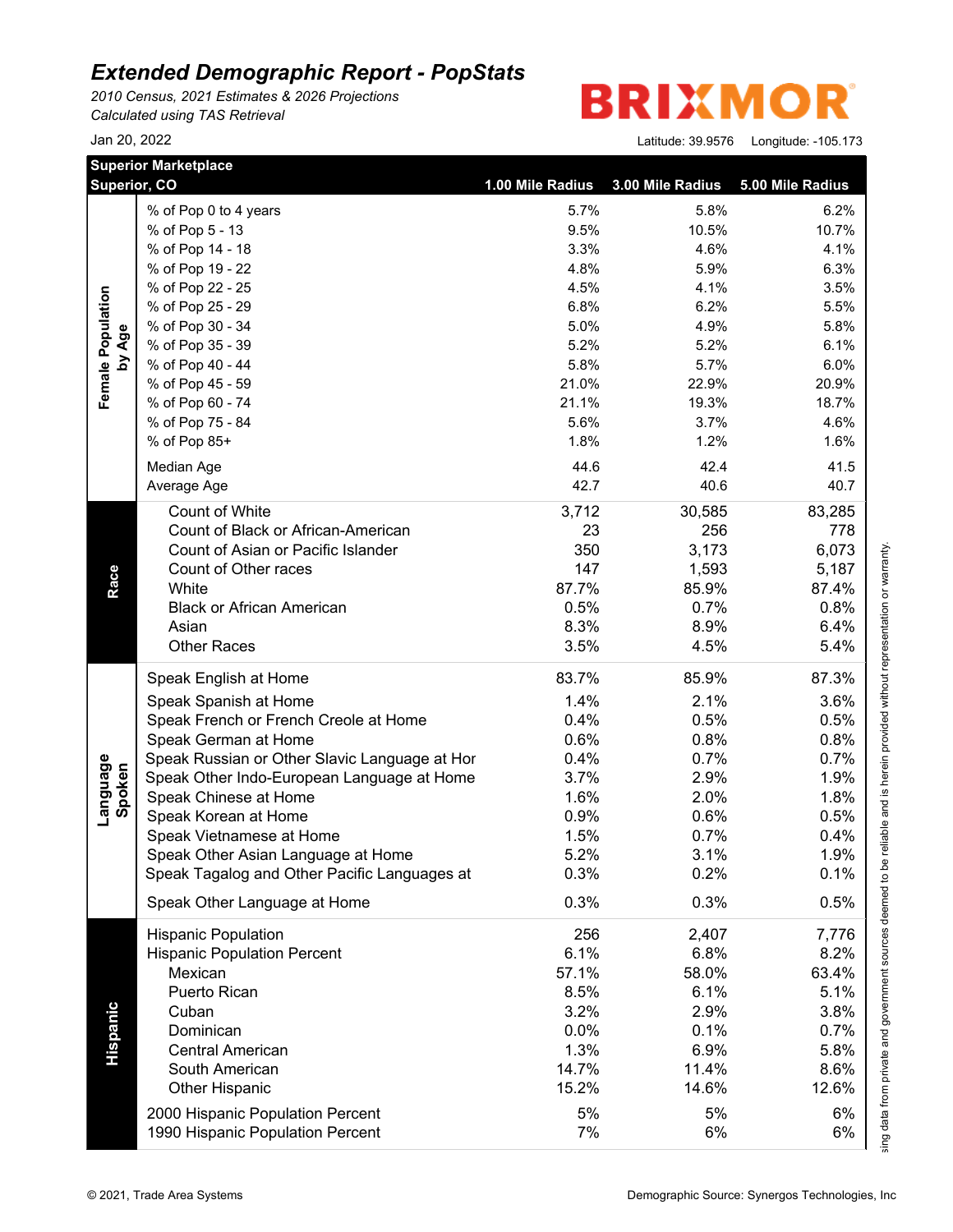*2010 Census, 2021 Estimates & 2026 Projections Calculated using TAS Retrieval*

**BRIXMO** R

Jan 20, 2022 Latitude: 39.9576 Longitude: -105.173

This report was produced us<br>T

| <b>Superior Marketplace</b><br>Superior, CO |                                                          | 1.00 Mile Radius | 3.00 Mile Radius | 5.00 Mile Radius                    |
|---------------------------------------------|----------------------------------------------------------|------------------|------------------|-------------------------------------|
|                                             |                                                          |                  |                  |                                     |
|                                             | American (percent of total population)                   | 3.3%             | 3.3%             | This report was produced us<br>3.3% |
|                                             | American                                                 | 3.1%             | 3.0%             | 2.9%                                |
|                                             | Native American (ie. Indian/Eskimo)                      | 0.2%             | 0.2%             | 0.4%                                |
|                                             | Hawaiian/Pacific Islander                                | 0.0%             | 0.0%             | 0.1%                                |
|                                             | Asian (percent of total population)                      | 8.0%             | 8.8%             | 6.3%                                |
|                                             | Chinese<br>Japanese                                      | 2.0%<br>0.5%     | 2.6%<br>0.6%     | 2.2%<br>0.5%                        |
|                                             | Korean                                                   | 0.7%             | 0.7%             | 0.6%                                |
|                                             | South Central Asian (ie. Indian)                         | 2.6%             | 2.9%             | 1.7%                                |
|                                             | South East Asian (ie. Vietnamese)<br><b>Other Asian</b>  | 1.7%<br>0.5%     | 1.4%<br>0.5%     | 1.0%<br>0.3%                        |
|                                             |                                                          |                  |                  |                                     |
|                                             | European (percent of total population)<br><b>British</b> | 50.5%<br>8.2%    | 49.6%<br>8.5%    | 50.1%<br>9.0%                       |
|                                             | Dutch                                                    | 1.5%             | 1.0%             | 0.9%                                |
|                                             | French                                                   | 1.4%             | 1.5%             | 1.7%                                |
|                                             | German                                                   | 12.7%            | 11.8%            | 12.0%                               |
|                                             | Italian                                                  | 3.7%<br>2.1%     | 3.5%             | 3.2%                                |
|                                             | Polish<br>Scandinavian                                   | 4.5%             | 1.8%<br>4.8%     | 1.9%<br>4.7%                        |
|                                             | Scotch/Irish                                             | 9.2%             | 9.7%             | 9.5%                                |
|                                             | Other European (ie. Greek/Russian)                       | 7.3%             | 7.0%             | 7.2%                                |
|                                             | Middle Eastern                                           | 1.0%             | 0.8%             | 0.6%                                |
|                                             | <b>Other Ancestry</b>                                    | 14.7%            | 15.2%            | 15.2%                               |
|                                             | <b>Unclassified Ancestry</b>                             | 16.4%            | 15.5%            | 16.2%                               |
|                                             | Adult Population (25 Years or Older)                     | 3,048            | 24,268           | 65,065                              |
|                                             | Elementary (0 to 8)                                      | 1.2%             | 1.1%             | 1.1%                                |
|                                             | Some High School (9 to 11)                               | 0.4%             | 1.0%             | 1.2%                                |
|                                             | High School Graduate (12)                                | 10.7%            | 8.3%             | 9.0%                                |
|                                             | Some College (13 to 16)                                  | 12.0%            | 12.2%            | 13.2%                               |
| Education<br>(Age 25+)                      | Associates Degree Only                                   | 6.2%             | 5.4%             | 5.7%                                |
|                                             | <b>Bachelors Degree Only</b>                             | 37.9%            | 38.5%            | 37.0%                               |
|                                             | Graduate Degree                                          | 31.6%            | 33.5%            | 32.8%                               |
|                                             | % College $(4+)$                                         | 69.5%            | 72.0%            | 69.8%                               |
|                                             | Total Households - count                                 | 1,811            | 14,230           | 39,560                              |
|                                             | One Person HHs - count                                   | 544              | 3,578            | 11,235                              |
|                                             | Family HHs - count                                       | 1,071            | 9,321            | 23,673                              |
|                                             | Married Couple - count                                   | 891              | 7,763            | 19,594                              |
|                                             | w/own children - count                                   | 362              | 3,809            | 8,555                               |
|                                             | w/out own children - count                               | 530              | 3,953            | 11,038                              |
|                                             | Male Householder - count                                 | 55               | 544              | 1,422                               |
|                                             | Female Householder - count                               | 124              | 1,014            | 2,657                               |
| Type                                        | Non-Family Households - count                            | 196              | 1,331            | 4,652                               |
| Household                                   | 1 Person Household                                       | 30.0%            | 25.1%            | 28.4%                               |
|                                             | 2 Person Household                                       | 34.9%            | 32.8%            | 34.3%                               |
|                                             | 3 Person Household                                       | 15.2%            | 17.7%            | 16.6%                               |
|                                             | 4 Person Household                                       | 13.9%            | 17.4%            | 14.3%                               |
|                                             | 5 Person Household                                       | 4.2%             | 5.0%             | 4.5%                                |
|                                             | 6 Person Household                                       | 1.3%             | 1.4%             | 1.3%                                |
|                                             | 7+ Person Household                                      | 0.5%             | 0.6%             | 0.6%                                |
|                                             | % Households With Children                               | 25.8%            | 34.5%            | 27.8%                               |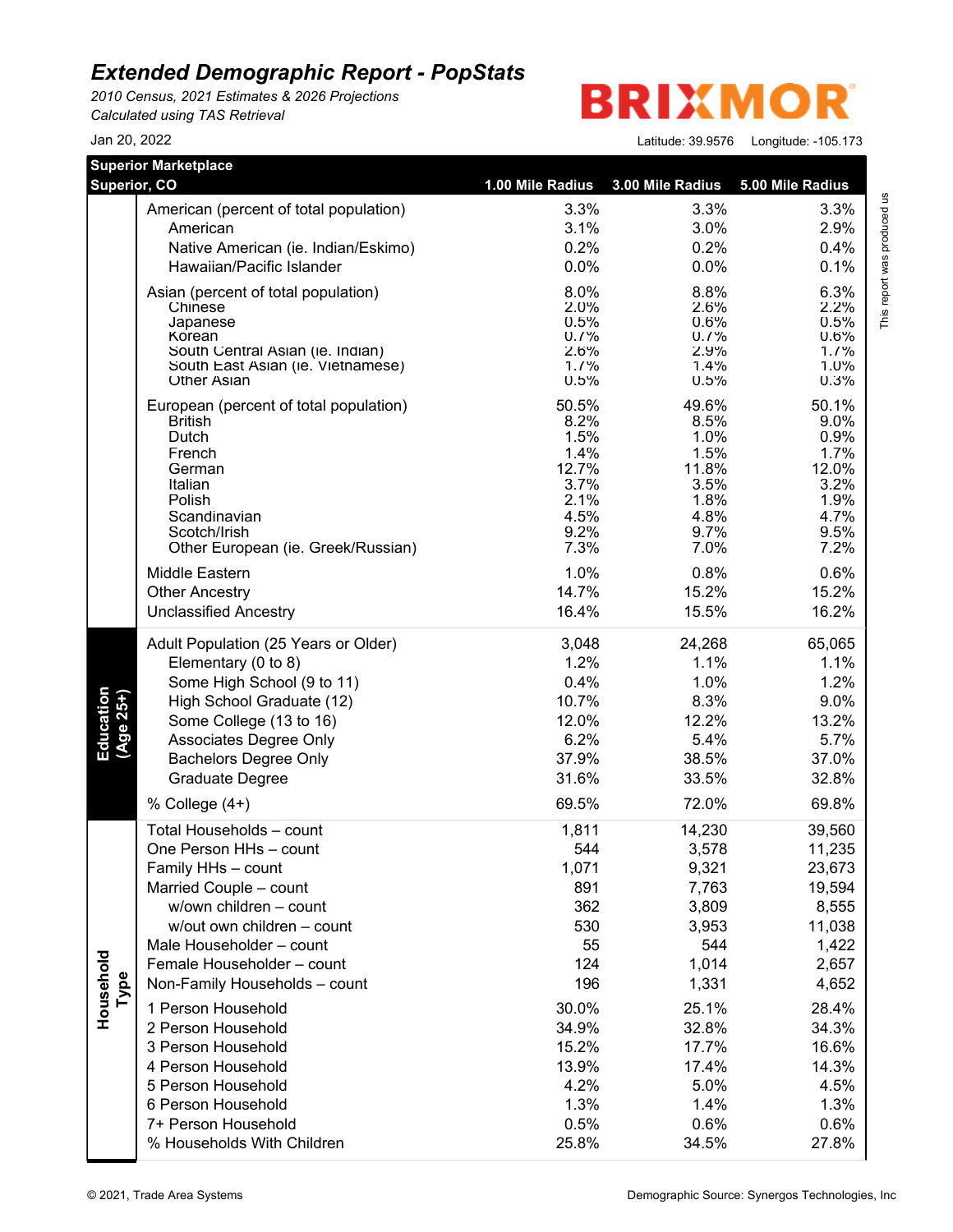*2010 Census, 2021 Estimates & 2026 Projections Calculated using TAS Retrieval*

**BRIXMO** R

| 5.00 Mile Radius<br>42,024<br>61.4%<br>32.7%<br>5.9%<br>32,290<br>45%<br>15% |
|------------------------------------------------------------------------------|
|                                                                              |
|                                                                              |
|                                                                              |
|                                                                              |
|                                                                              |
|                                                                              |
|                                                                              |
|                                                                              |
| 15%                                                                          |
| 18%                                                                          |
| 7%                                                                           |
| 34%                                                                          |
| 19%                                                                          |
| 23%                                                                          |
| 15%                                                                          |
| 6%                                                                           |
| $1\%$                                                                        |
| 3%                                                                           |
| 74%                                                                          |
| 12%                                                                          |
| 12%                                                                          |
| 2%                                                                           |
| $0\%$                                                                        |
| 17.0%                                                                        |
| 24.8%                                                                        |
| 28.4%                                                                        |
| 10.7%                                                                        |
| 6.1%                                                                         |
| 3.1%                                                                         |
| 0.7%                                                                         |
| 0.5%                                                                         |
| 0.6%                                                                         |
| 0.4%                                                                         |
| 0.9%                                                                         |
| \$707,174                                                                    |
| \$986                                                                        |
| 16.1%                                                                        |
| 7.1%                                                                         |
| 4.1%                                                                         |
| 6.0%                                                                         |
| 6.6%                                                                         |
| 9.9%                                                                         |
| 18.3%                                                                        |
| 14.3%                                                                        |
| 17.6%                                                                        |
| \$101,895                                                                    |
| \$273,277                                                                    |
|                                                                              |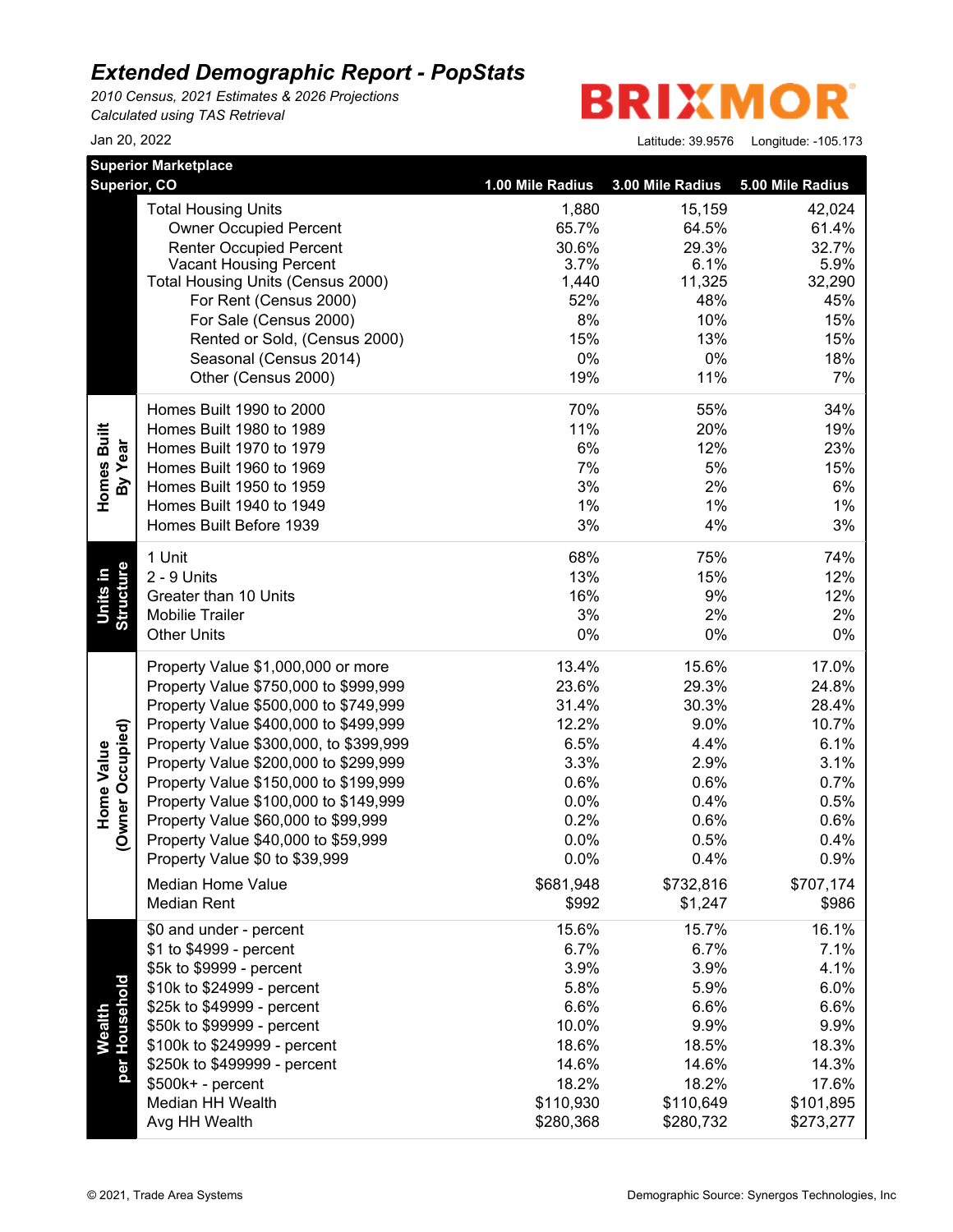*2010 Census, 2021 Estimates & 2026 Projections Calculated using TAS Retrieval*

# **BRIXMOR**

|                              | Superior, CO                                                         | 1.00 Mile Radius | 3.00 Mile Radius | 5.00 Mile Radius |  |
|------------------------------|----------------------------------------------------------------------|------------------|------------------|------------------|--|
| Economic                     |                                                                      |                  |                  |                  |  |
| Viability                    | <b>Economic Viability Local</b><br><b>Economic Viability Indexed</b> | 280<br>108       | 276<br>106       | 272<br>105       |  |
|                              |                                                                      |                  |                  |                  |  |
|                              | Employed Civilian Pop 16+ by Occupation                              | 2,344            | 20,249           | 51,615           |  |
|                              | Managerial/Executive                                                 | 23.8%            | 24.5%            | 22.3%            |  |
| (Employed Civilians Age 16+) | <b>Professional Specialty</b>                                        | 43.4%            | 40.7%            | 39.5%            |  |
|                              | <b>Healthcare Support</b>                                            | 0.6%             | 1.2%             | 1.8%             |  |
|                              | Sales                                                                | 5.6%             | 8.7%             | 9.4%             |  |
|                              | Office & Administrative Support                                      | 9.4%             | 6.8%             | 7.7%             |  |
|                              | <b>Protective Service</b>                                            | 1.7%             | 1.1%             | 1.4%             |  |
|                              | <b>Food Preperation</b>                                              | 3.5%             | 4.9%             | 5.0%             |  |
|                              | <b>Building Maintenance &amp; Cleaning</b>                           | 0.9%             | 0.8%             | 1.2%             |  |
|                              | <b>Personal Care</b>                                                 | 2.7%             | 2.8%             | 2.8%             |  |
|                              | Farming, Fishing, & Forestry                                         | 0.0%             | 0.0%             | 0.1%             |  |
|                              | Construction                                                         | 4.7%             | 3.6%             | 3.3%             |  |
|                              | Production & Transportation                                          | 3.6%             | 5.0%             | 5.5%             |  |
|                              | <b>Percent White Collar Workers</b>                                  | 82.8%            | 81.8%            | 80.7%            |  |
|                              | <b>Percent Blue Collar Workers</b>                                   | 17.2%            | 18.2%            | 19.3%            |  |
|                              | Agriculture/Mining/Construction                                      | 4.2%             | 4.3%             | 4.1%             |  |
|                              | Manufacturing                                                        | 5.9%             | 8.6%             | 8.5%             |  |
|                              | Transportation                                                       | 1.7%             | 2.1%             | 2.5%             |  |
|                              | Information                                                          | 5.7%             | 5.2%             | 4.3%             |  |
|                              | Wholesale/Retail                                                     | 8.8%             | 9.7%             | 10.7%            |  |
|                              | Finance, Insurance, Real Estate                                      | 6.1%             | 5.5%             | 5.4%             |  |
| (Employed Civilians Age 16+) | <b>Professional Services</b>                                         | 22.4%            | 20.1%            | 18.7%            |  |
|                              | <b>Management Services</b><br><b>Administrative/Waste Services</b>   | 0.4%<br>2.3%     | 0.2%<br>2.7%     | 0.2%<br>2.4%     |  |
|                              | <b>Educational Services</b>                                          | 22.7%            | 23.7%            | 25.4%            |  |
|                              | <b>Entertainment Services</b>                                        | 8.5%             | 8.9%             | 9.4%             |  |
|                              | <b>Other Professional Services</b>                                   | 7.6%             | 5.5%             | 4.9%             |  |
|                              | <b>Public Administration</b>                                         | 3.9%             | 3.6%             | 3.3%             |  |
|                              | Drive to Work Alone                                                  | 79.3%            | 79.3%            | 74.6%            |  |
|                              | Drive to Work Carpool                                                | 9.8%             | 7.6%             | 8.4%             |  |
|                              | Travel to Work by Public Transportation                              | 3.7%             | 4.2%             | 6.4%             |  |
|                              | Drive to Work on Motorcycle                                          | 0.0%             | 0.0%             | 0.1%             |  |
| <b>To Work</b>               | Drive to Work on Bicycle                                             | 0.5%             | 0.6%             | 2.1%             |  |
|                              | Walked to Work                                                       | 0.5%             | 1.2%             | 1.6%             |  |
|                              | <b>Other Means</b>                                                   | 0.7%             | 0.9%             | 0.6%             |  |
|                              | Work at Home                                                         | 5.5%             | 6.3%             | 6.2%             |  |